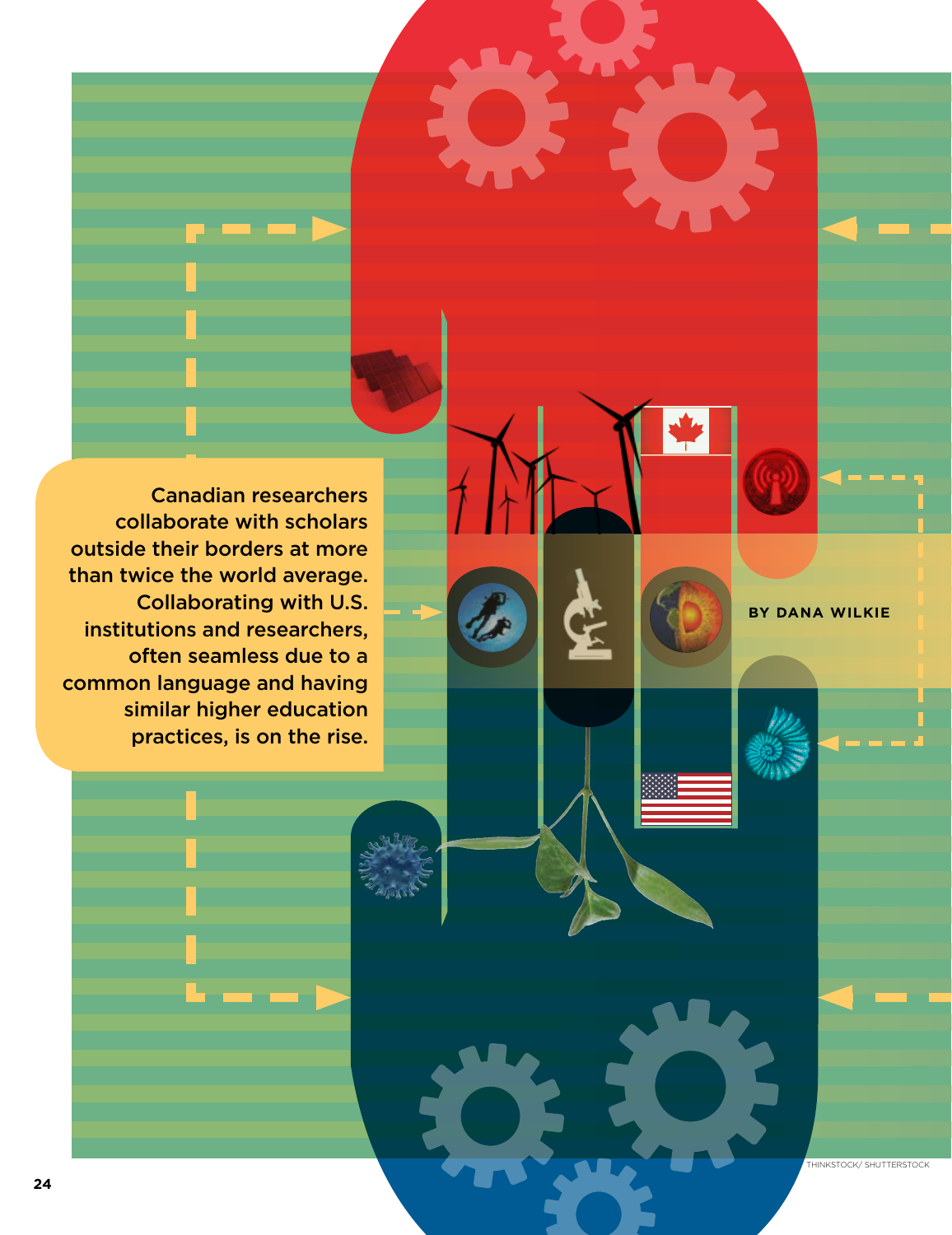ore than 100 million people in the United States and Canada<br>rely on the Great Lakes Basin for their livelihoods—in agri-<br>culture, manufacturing, boating, and tourism, to name just<br>a few industries. Anchored by two of the w rely on the Great Lakes Basin for their livelihoods—in agriculture, manufacturing, boating, and tourism, to name just

a few industries. Anchored by two of the world's largest cities—Chicago and Toronto—the Basin is home to more than one-fifth of the globe's fresh surface water and generates \$5 trillion a year in gross domestic product. If it were a country, it would be the fourth largest economy on the planet.

But invasive species, climate change, contaminants, and a manufacturing industry that largely fled in the 1970s and 1980s have all put pressure on one of North America's greatest natural resources, threatening to destabilize the region's economy in years to come.

Enter the Transborder Research University Network for Water Stewardship—an international partnership of more than 20 Canadian and U.S. research institutions trying to envision how those pressures might affect the basin 20, 30, even 50 years from now. The network, organized six years ago by the University of Toronto and Michigan's Wayne State University, expects this summer to release best-case and worst-case scenarios for the Basin in coming years and to provide potential remedies for everything from changing weather patterns to economic pressures to biological and chemical pollution.

Seamless

"University networks have become very popular in recent years in the world of international education," said John Wood, senior associate vice provost for international education at the University at Buffalo, which is a member of the network, called "TRUN" for short. "Everyone sees the value of institutional collaboration, particularly around big research projects. We're among very few research universities that's virtually right on the border" with Canada, and the future of the Great Lakes is a project of obvious interest to people for whom this is a shared resource."

Gail Bowkett, director of international relations for the Association of Universities and Colleges of Canada (AUCC), agrees that U.S.- Canadian collaborations are on the rise.

"Generally speaking, there is an increased tendency for research to be happening across our borders," Bowkett said. "We're increasingly living in a globalized world, and that's as true in the worlds of commerce and trade as it is in the world of research. There's a huge range of issues—whether in the fields of health, physics, communication technologies, historical studies, psychology, physics—where we're collaborating between our two countries. There's a longstanding relationship between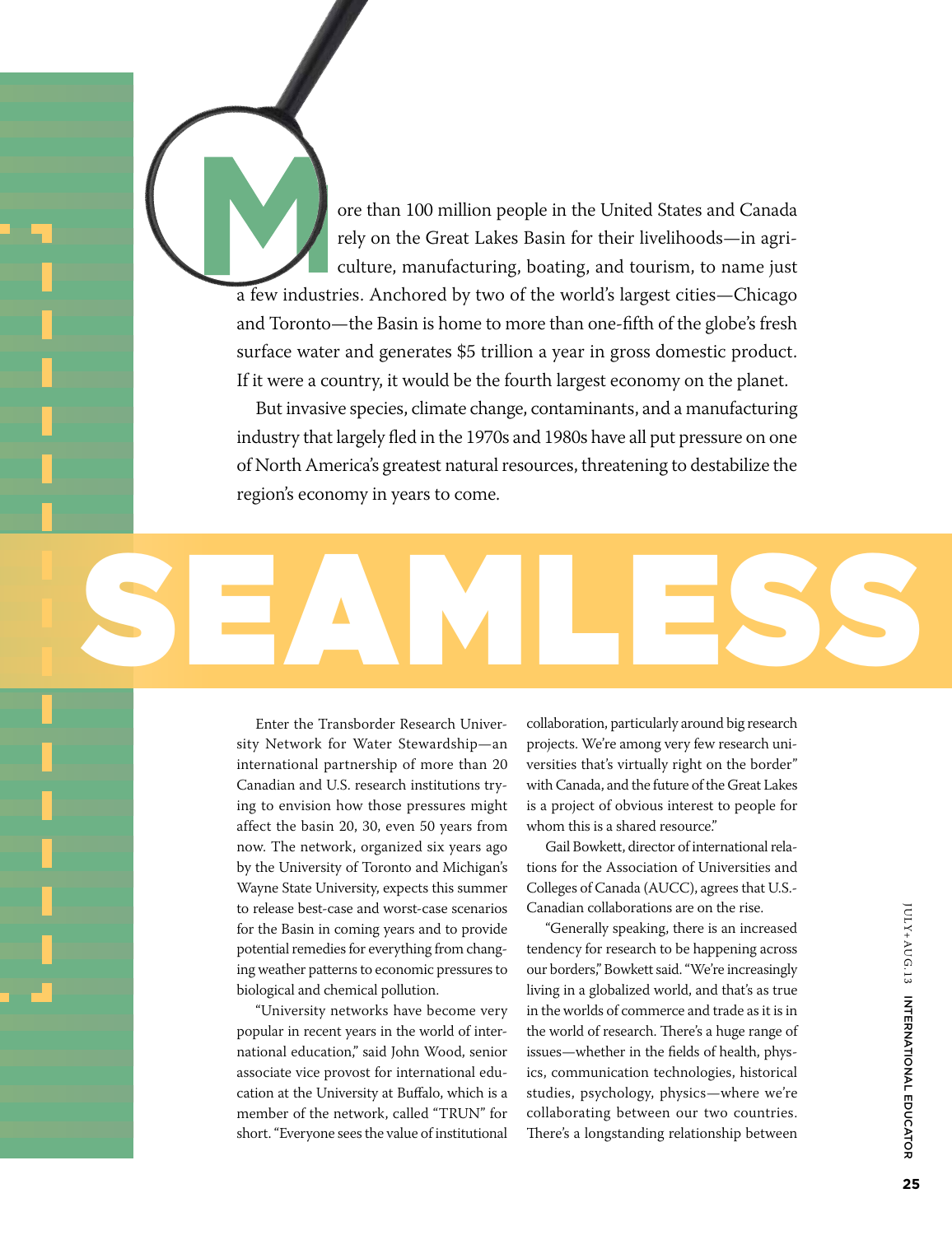

Canada and the U.S. and a longstanding appreciation and respect for the quality of research done in both countries."

Collaborations between U.S. and Canadian universities have had some interesting results: from developing an ultrafast rechargeable battery from non-toxic materials to creating a world-class applied science campus; from strengthening cross-border trading to building a virtual underwater ocean observatory; from introducing cross-border food studies in grade schools to U.S.-Canadian research on how women's directorial styles differ from men's.

A 2009 survey, *International Research Collaboration*, by the AUCC found that if cross-border research collaboration is measured by coauthorship, Canadian researchers collaborate with schools outside their borders at twice the world average. More than 40 percent of academic publications by Canadians have coauthors from other countries—twice the rate of 15

**The proportion of Canadian universities that include an international dimension in their strategic planning processes, including international research collaboration, grew from 84 percent in 2000 to 95 percent in 2006.** 

> years earlier. Moreover, the proportion of Canadian universities that include an international dimension in their strategic planning processes, including international research collaboration, grew from 84 percent in 2000 to 95 percent in 2006.

> "Recently, Canadian universities have increased their institutional engagement in international research collaboration, for example through international research networks, tech transfer agreements, and other cooperative arrangements," the study found. Some are involved in joint research projects, sharing research facilities and major infrastructure, allowing access to research data and discoveries, and linking of research centers with virtual networks.

> What dynamics have contributed to this trend toward increased collaboration? The AUCC study concluded that partnerships are spawned largely because of "the growing complexity and cost of research, especially in disciplines requiring specialized instrumentation or facilities, public expectations about the outcome of research look to more holistic and global approaches to research challenges (and)… issues such

as climate change or global pandemic health challenges, which by their nature transcend national borders (and) demand international collaboration."

What are the benefits of such collaboration? The study says they include the development of international networks for joint initiatives and information exchange (91 percent of respondents listed this as among the top three benefits); increased opportunities, funding, partners, and facilities for scholarship and research (82 percent); and professional development through exchanges and sabbaticals abroad (55 percent).

The sharing of resources and expertise were certainly factors when Greg McQueen and Chris Bart decided to study how corporate board directors make moral decisions. About a decade ago, Bart, founder, principal, and lead professor of the Directors' College—a joint venture of Ontario's McMaster University and the Conference Board of Canada hired McQueen, associate dean at Arizona's A.T. Still University, to lecture at the college.

"Greg had a reputation for helping individuals in different occupations identify their approaches to dealing with moral decisions," Bart recalls. "In Canada, the duty of a board director is to consider the best interests of the corporation as a whole, while also taking what are often competing stakeholders into account, which is different from how it works in the U.S., where I'd say the duty is to act in the best interest of shareholders."

At the time, McQueen was exploring how cognitive moral reasoning can help people become more effective corporate board directors. Bart was impressed by McQueen's expertise in the area. In turn, McQueen saw in Bart's Directors' College a built-in cohort of survey subjects who could help him further his research—25 to 30 new students each semester, all of them active directors in their corporations.

The result was a 10-year study of 600 college members that produced a finding significant enough to make global headlines: Women directors, the two PhD experts found, make better corporate leaders than men because they are more likely to make fair decisions when competing interests are at stake, their study found.

The survey, published this past March in the *International Journal of Business Governance and Ethics,*  found that male directors, who made up 75 percent of the survey sample, prefer making decisions using rules, regulations, and tradition. Female directors, by contrast, are less constrained by rules, more prepared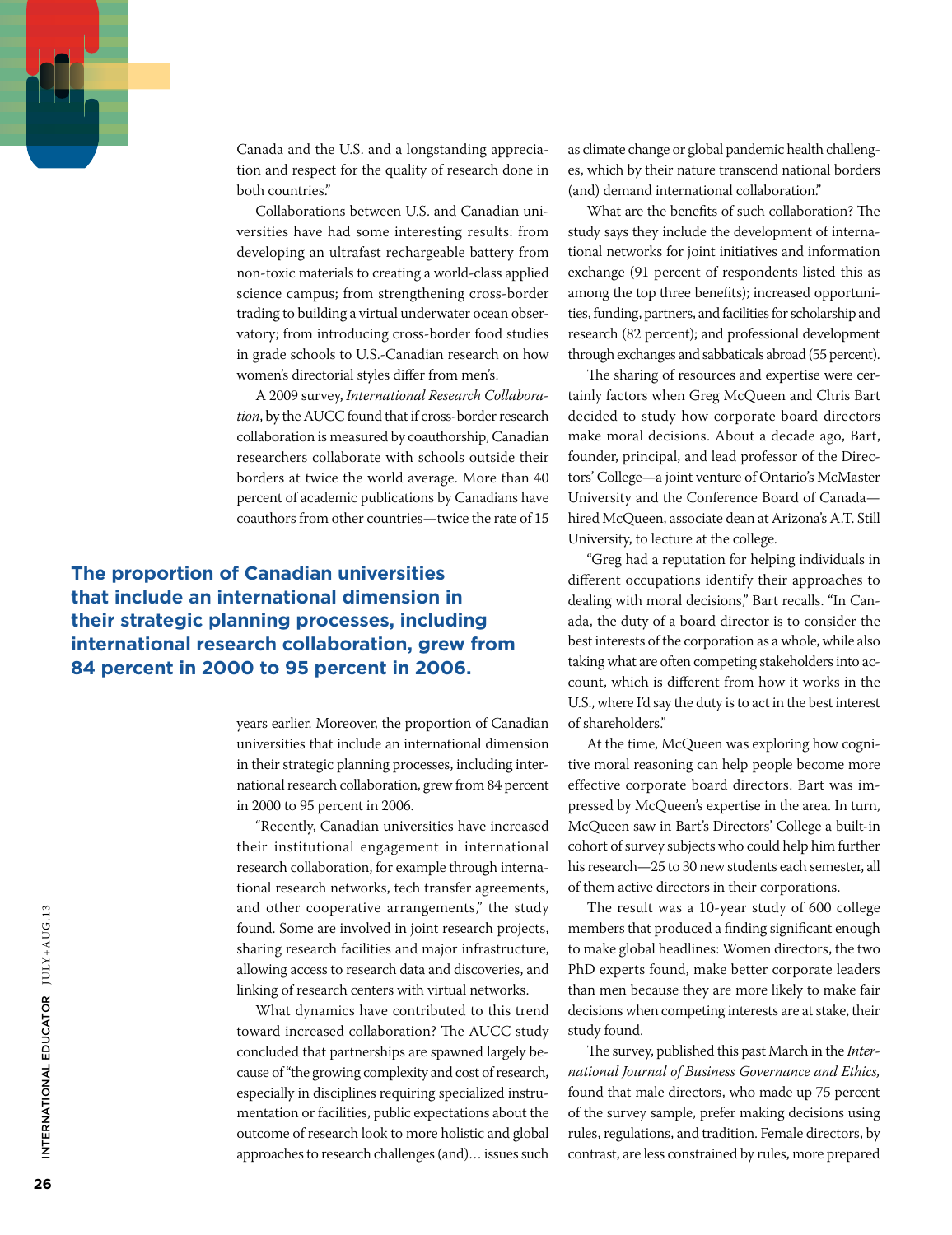

**"With Canada, it's almost a seamless relationship. We all speak the same language. We all publish in the same journals. Canada is the U.S.'s largest trading partner, so we already see each other in a very collaborative way."**

to "rock the boat," more inclined to see one solution to a problem, and more likely "to use cooperation, collaboration, and consensus building," the survey found.

The study cited research that has found that companies with at least one female director were 20 percent less likely to file bankruptcy, and that those with higher representations of females on their boards had better financial performance.

It was the pairing of McQueen's survey model with the large cohort of board directors at Bart's college that enabled the two researchers to reach their conclusions, the two men say.

"The research in this field is a challenge because it's difficult to get enough people into a survey pool," McQueen said. "Here, we had an opportunity to get a large cohort—more than 600 people and people who were actually in the field working—there at McMaster University, which has an international reputation for working across borders."

The men did their work with a budget of a little under \$100,000—provided mostly by the Conference Board of Canada—an independent, not-for-profit applied research organization—which paid for the research, travel, and other costs.

As technology advanced over the decade, however, travel costs declined.

"Thanks to the Internet and Skype, we were able to accomplish an awful lot and really only had to meet face-to-face occasionally, and rarely at that, because of our ability to trade our ideas and our writing" virtually, said Bart, who is a professor of strategic management at McMaster's DeGroote School of Business.

The administrative and cultural obstacles were few to nonexistent, the researchers said.

"Working with a Canadian university—as opposed to working with some I've worked with in Southeast Asia—tends to be flawless," McQueen said. "In Asia, you've got an inordinate amount of work—visas, paperwork—that you have to finish to get in the country. You have regulations for bringing in materials and books and papers. There tends to be a government presence in everything we do."

"With Canada, it's almost a seamless relationship. We all speak the same language. We all publish in the same journals. Canada is the U.S.'s largest trading partner, so we already see each other in a very collaborative way. There can be a direct relationship between myself, my university, and McMaster University without government oversight."

Bart recently worked on another cross-border project with Ofir Turel, professor of information systems and design sciences at California State University, Fullerton. Bart wanted to examine the role that board directors play in corporate IT governance.

"I didn't have a quantitative research associate (at McMaster) interested in this topic who could help me," Bart said. "Ofir was interested in this and helped design the research questionnaire that we administered to a couple hundred directors over three years."

The two published three articles—the final one in 2011—and were able to precisely articulate the level and nature of oversight that directors should give IT operations at their organizations.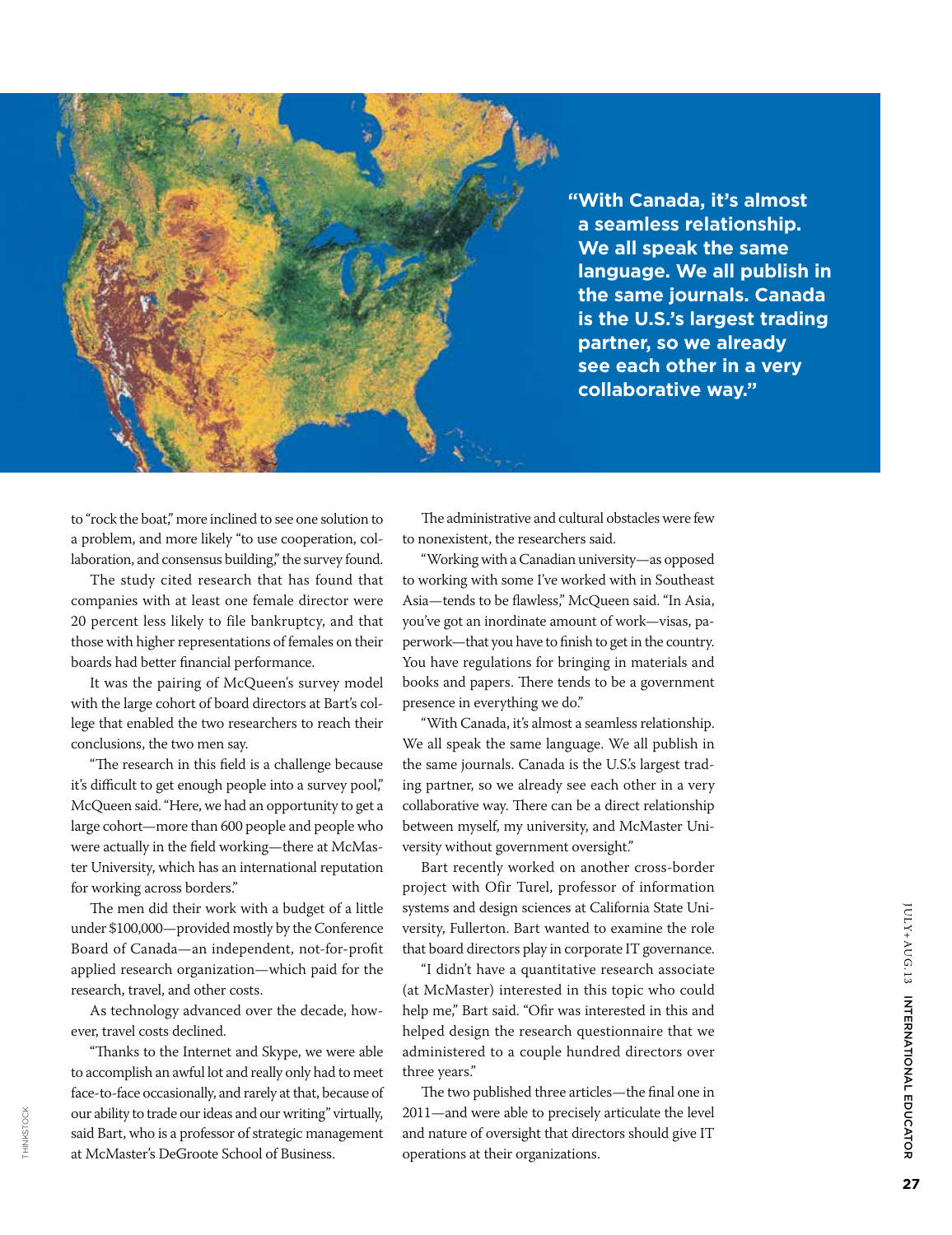**" You go into Ontario schools and if kids speak 10 different languages, you will see evidence of that language throughout the whole school, which gives those students and parents the feeling that they're not outsiders."**

Mary Brondfield

Kent State University researchers earned a grant to do an international bookmaking project between high school art classes in Windsor, Ontario's Walkersville Collegiate School of the Arts and Ohio's Richmond Heights Secondary School District. Here, Richmond Heights student Dillon Taylor uses a deckle to "couch" his handmade paper using the eastern style of papermaking, Dillon wrote a book using ethnic foods to explore the theme of diversity and equity.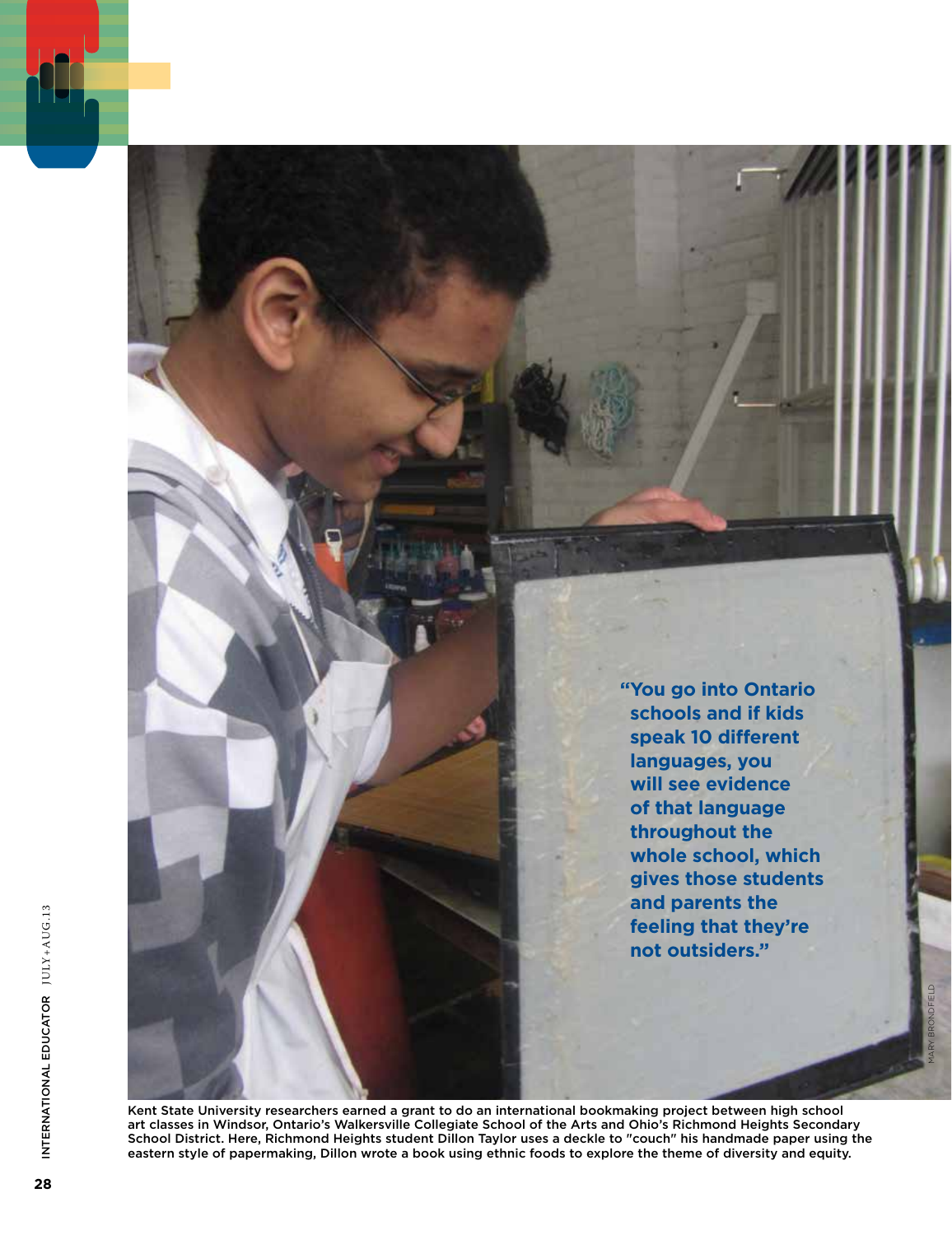"In some types of organizations, where IT is a strategic asset, boards need to give much higher oversight than when it is maybe just part of routine operations," Bart said. "We were even able to identify specific types of questions that directors need to use in each type of situation."

#### **Comparing K-12 Education on Both Sides of the Border**

In 2009 Canadian 15-year-olds outranked their U.S. counterparts on international reading scores—with the Canadians averaging a score of 524 and U.S. students averaging 500 on the Programme for International Student Assessment (PISA), which evaluates education systems in more than 70 countries and economies. The Canadians also beat U.S. students in math—527 vs. 487—and in science—529 vs. 502. In fact, Canadian students were ranked "statistically significantly above" the PISA average in all three subjects, while U.S. students were ranked "not statistically different" from the average. Analysis of 2012 test scores is underway.

Researchers at the Gerald H. Read Center for International and Intercultural Education at Ohio's Kent State University wanted to understand what Canadian schools are doing that U.S. schools aren't. Last spring, Kent educators, as well as representatives from northeastern Ohio public grade schools, visited Ontario and met with the Ministry of Education there.

"Ontario, and Canada in general, are always at the top of all international competitive tests," said Gerald H. Read

Center director Linda F. Robertson. "They always beat the U.S. We wanted to learn what is it they're doing, especially since their population and economy are similar to ours."

This past fall, Robertson's team also hosted Toronto's deputy assistant secretary for education at a two-day summit to examine why Canada is doing so well at educating its highly diverse immigrant population. Participants learned that "instead of a lot of high-stakes testing and firing people if the students aren't measuring up, their philosophy—and this is true of all countries having success on these international which gives those students a<br>
tests—is to examine how they can help those teachers that they're not outsiders. In<br>
who aren't succeeding," Robertson said. "They spend tests—is to examine how they can help those teachers who aren't succeeding," Robertson said. "They spend a lot of money on teacher coaches who go in and work

with educators and schools that aren't performing well."

Participants also learned that the starting salary for a K–12 teacher in Ontario is \$50,000 (Canadian). In the United States, it's closer to \$30,000 (which is equivalent to \$30,522 Canadian dollars at the current currency exchange rate)

With funding from the Martha Holden Jennings Foundation—a Cleveland-based educational organization—Robertson's program provided grants to three secular grade schools in Ohio to develop global collaborations with Ontario students. The aim: to demonstrate to students the necessity of international connectivity.

"Even though we are a border state, it doesn't feel like it," said Robertson, noting that although Ohio and Ontario are divided by Lake Erie, driving to Canada requires traveling through Michigan or New York. "We're trying to mentally and physically get through those barriers."

One \$5,000 grant went to an ESL program at Ohio's Lake County School District, which serves the children

Richmond Heights foreign exchange student from China, Doris Huang poses with her classmate Ashley Montanez and Amanda Kha sporting waterproof aprons at the Morgan Art of Papermaking Conservatory and Educational Foundation in Cleveland, Ohio, as they prepare to learn about the eastern style of papermaking. Funds for the project were from the Kent State University researchers' grant for an international bookmaking project between a school in Ohio and a school in Canada.



of Mexican migrants who labor in the nurseries hugging both sides of Lake Erie. Because of Canada's long history of dual languages—English and French—there tends to be what Robertson calls a "deep respect" in Canada for immigrants working in their country. That respect, she said, is reflected in the many languages accommodated in Canada's grade schools.

"Their ESL program is really better developed than ours," she said. "You go into Ontario schools and if kids speak 10 different languages, you will see evidence of that language throughout the whole school, which gives those students and parents the feeling that they're not outsiders. In the immersion schools there, starting in kindergarten through second grade,

INTERNATIONAL EDUCATOR

ULY+AUG.13 INTERNATIONAL EDUCATOR

JULY+AUG.13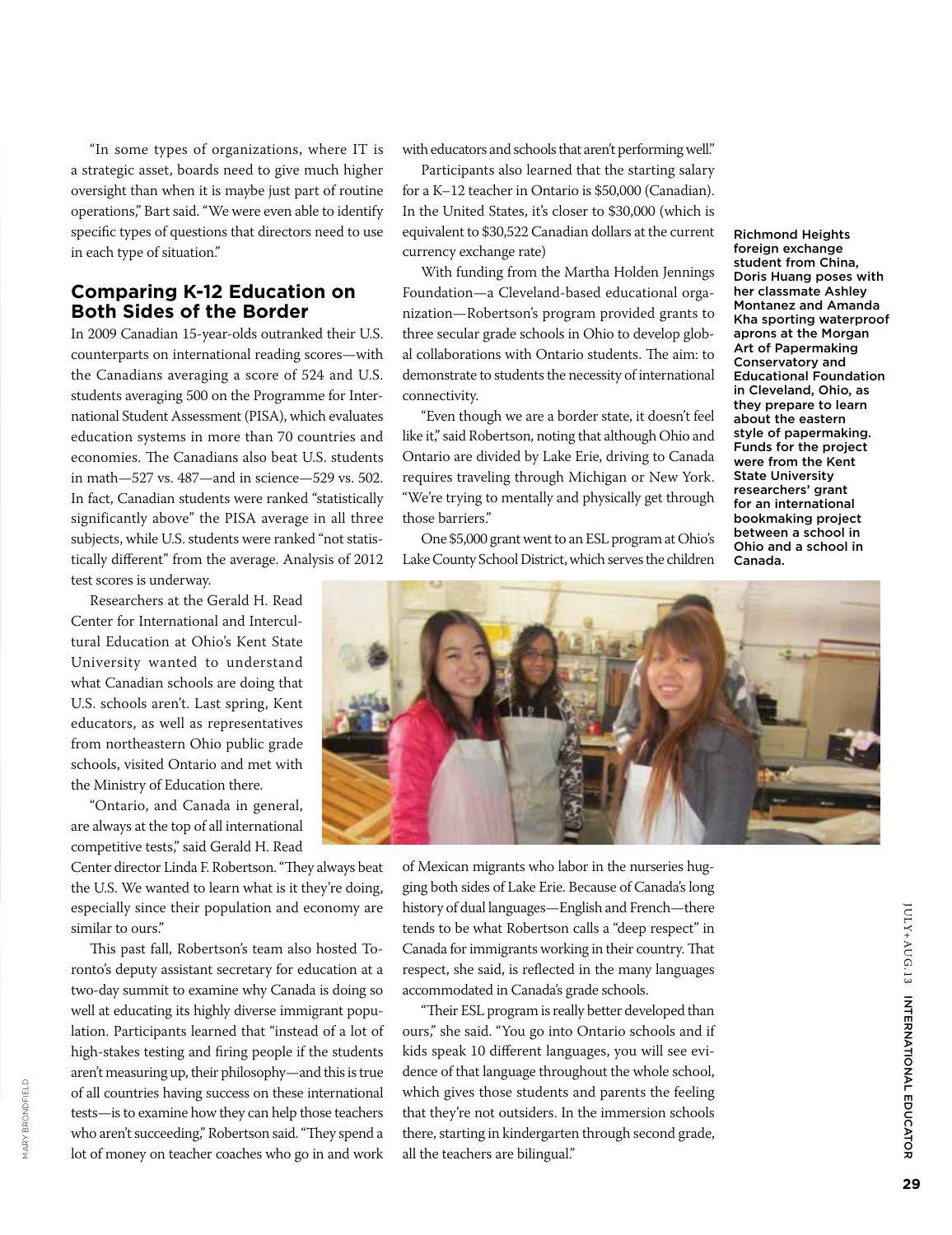

A \$3,000 grant went to an international bookmaking project between high school art classes in Windsor, Ontario's Walkersville Collegiate School of the Arts and Ohio's Richmond Heights Secondary School District. East of Cleveland, the Richmond Heights district lies in a largely African American community that, although outside the urban center, struggles with inner-city challenges such as poverty and domestic troubles. Because few of these children come from families with the money to expose kids to international travel, the program uses Internet technology to explore cross-border diversity and equality.

This past March, Richmond Heights students visited a paper conservatory to learn how paper is made. Collaborating with Windsor students using Skype and other technology, they began last April to assemble their books. In May, the books will be featured at two gallery shows—one in each city.

**The goal is to bring together Canadian and U.S. students and faculty, NGOs, and policymakers, geologists, political scientists, lawyers, engineers, and sociologists to propose longterm research and policy plans to protect and restore the Great Lakes and to train the next generation of scientists, attorneys, planners, and policy specialists.**

> Mary C. Nichols, a visual arts teacher at Richmond Heights, wrote in her grant application that students will share their projects by Skype so they can "learn more about each other's cultures and also gain a greater understanding about their similarities."

> A \$2,000 grant went to Akron, Ohio's Greater Summit County Early Learning Center for a program called "Project Global Gardens—Food With Friends!" The center plans to use iPads, smartphones, and Skype to create a cookbook with U.S. and Canadian kindergarteners through third graders that relies on garden-grown food.

> The project will "increase our international collaboration and learning by allowing opportunities for children to compare and contrast differences within our cultures of the food grown, eaten, and cooked… build stronger communications skills, document their work through digital photography and storytelling, form leadership teams, and learn about each other's cuisines," wrote Teresa Graves, principal at SCOPE Pri

mary School in Akron, which is part of Greater Summit County Early Learning, in her grant application.

"We believe that if we're educating people for the twenty-first century, we need them to be globally aware and competent in their fields and have connections worldwide," Robertson said. "For all those wicked problems not readily solved that will take years of sustained commitments, such as global warming and polluted water, you can't just will those problems to go away. We need global understanding and cooperation to solve them."

#### **Building a Sustainable Economy**

The Great Lakes-St. Lawrence River Basin was built on the back of the manufacturing industry. But when businesses began fleeing the area in the 1970s and 1980s and ecological pressures encroached on the Great Lakes, the economic stability of some 104 million people was at stake. Community, regional, and state leaders have struggled to diversify and restructure the economy ever since.

"There's a sense that creating sustainable economies and communities is a goal, but people aren't really sure how to get there," said Kathryn Friedman, who is co-principal investigator with TRUN's Great Lakes Futures Project and director of law and policy research at the University at Buffalo's Regional Institute. "Even though the Great Lakes comprise the world's largest resource of fresh surface water, I think policymakers sometimes don't recognize the significance of that, even though there are discussions about water shortages and needing a global vision for water scarcity."

TRUN is an umbrella organization of 14 U.S. and Canadian research institutions from upstate New York, Michigan and Ontario working not only on Great Lakes sustainability, but also on energy and water stewardship. The Great Lakes Project was TRUN's first endeavor, envisioned after 2007 meetings in Niagara Falls between researchers from the University of Toronto and Wayne State University. The project now has the support of 21 Canadian and U.S. research organizations.

The goal is to bring together Canadian and U.S. students and faculty, NGOs, and policymakers, geologists, political scientists, lawyers, engineers, and sociologists to propose long-term research and policy plans to protect and restore the Great Lakes and to train the next generation of scientists, attorneys, planners, and policy specialists who will study this resource.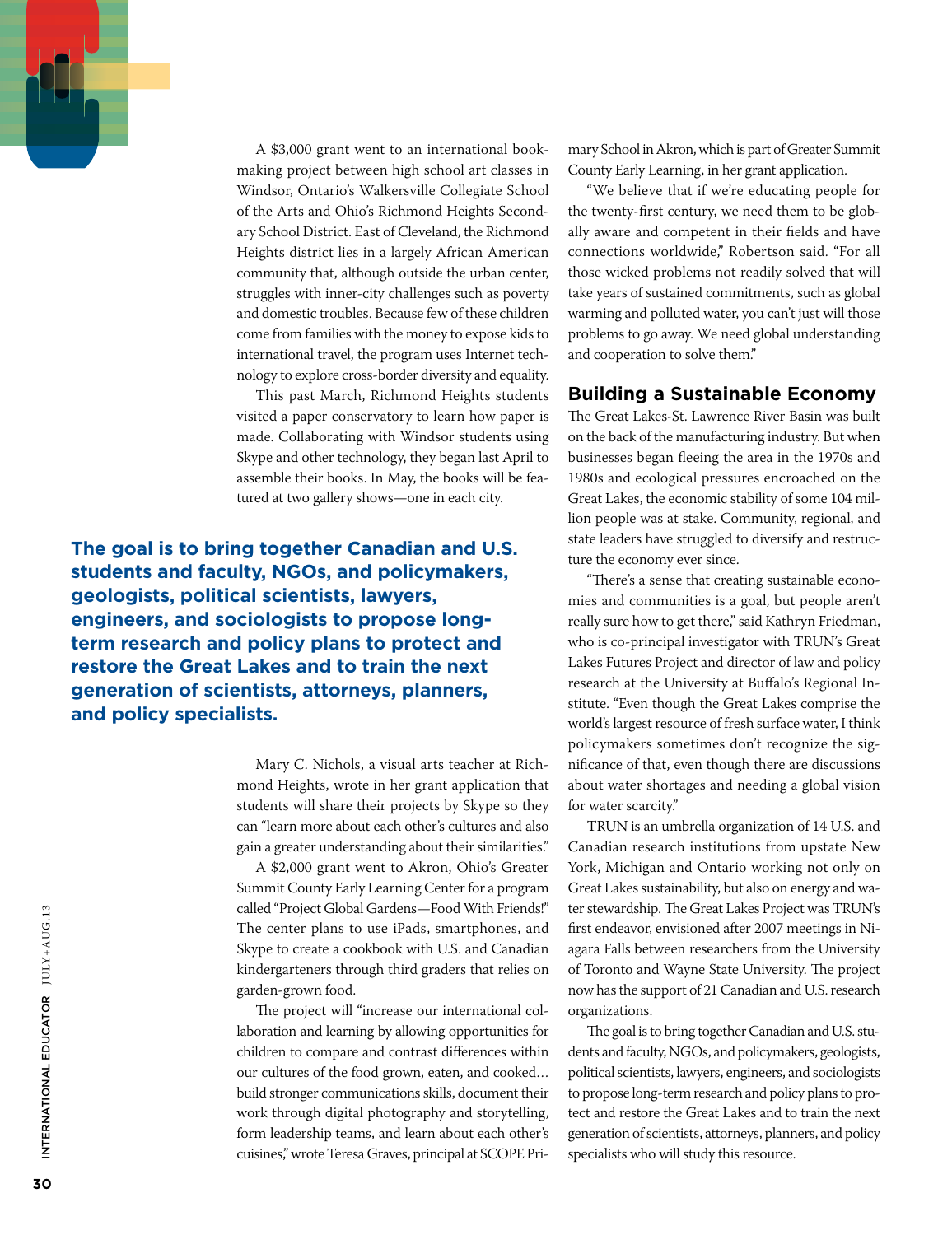

The institutions are using "scenario analysis" to examine the past and predict the future of the Great Lakes Basin. "Scenario analysis," Friedman explains, are "stories about the future" that envision how all factors—industry, government, invasive species, demographics, societal values, regulations, the economy, climate change, energy, water quantity, and biological and chemical contaminants—might create "best-" and "worst-case" scenarios for the Basin. In other words, if the future unfolds as described in the scenarios, what would policymakers do about it?

The ultimate goal is to recommend governance and policy reforms to leaders in the United States and Canada.

"Probably the worst-case scenario is what we call the 'Planet of the Apes' scenario, where there is really poor governance, a stagnant or declining economy, and environmental degradation that cannot be dealt with," Friedman said. "The opposite is the 'total sustainability' scenario, one where there is good govpoor governance, a stagnant or declining economy, research managers, academic colleagues<br>and environmental degradation that cannot be dealt stakeholders. The results will also be p<br>with," Friedman said. "The opposite is t

ernance, a strong economy, and an environment that is clean and protected. Once the story line plays out, we look at whether current policies would lead us toward or away from each scenario."

So far the project has raised about \$265,000 in grants. Its leaders interact weekly by e-mail and phone conferences. The organizers planned four workshops two have already been held—where participants from all 21 institutions convene to compare notes. Their goal is to develop practical steps to move toward the mostdesirable scenario, or to avoid the undesirable ones, and map a way to track progress. Teams of experts and students expect to produce policy papers this June—in time for the third workshop in Buffalo—that should include policy strategies and research agendas to be shared during future workshops with policymakers, research managers, academic colleagues, and other stakeholders. The results will also be published in academic journals and popular publications and an-

As part of the international bookmaking project funded by the Kent State University researchers' grant, Cleveland book artist Margaret Bakke visited Richmond Heights High School to show the students how to bind their books. Here Agustin Esperon and Andrew Richards watch the demonstration. Agustin designed a book about equity in sports and Andrew designed a book "busting" stereotypes about Asians.

INTERNATIONAL EDUCATOR

IULY+AUG.13 INTERNATIONAL EDUCATOR

JULY+AUG.13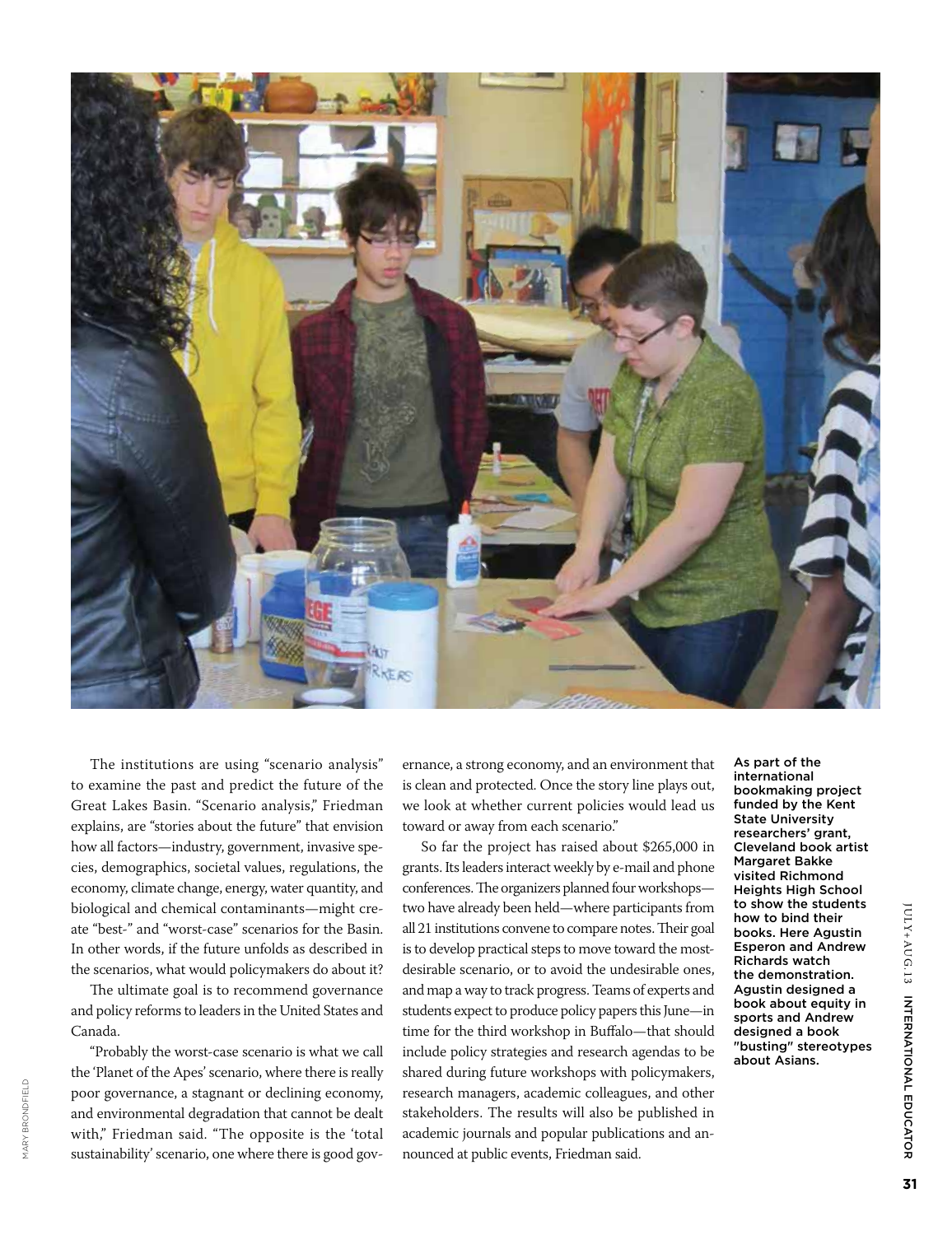

**"Part of the attraction for international research is that these researchers understand where those pools of expertise and support structures are, and that's why they work with partners internationally."** 

> "Significant institutions involved in this project on the Canadian side are close—the University of Toronto, the University of Waterloo, McMaster University, the University of Western Ontario, Ryerson University—and it only takes one and a half hours on a good day to get from Buffalo to Toronto by car," Wood said. "If you combine the resources, facilities, and expertise at one campus that may not be available at another, you're going to have more bang for your buck."

> AUCC's Bowkett says, "Part of the attraction for international research is that these researchers understand where those pools of expertise and support structures are, and that's why they work with partners internationally."

#### **Challenges of Cross-Border Collaborations**

Cross-border collaboration among U.S. and Canadian universities can have its challenges: Travel between the two countries has become more difficult since September 11, 2001, with more stringent passport and visa requirements, for instance. "It's been particularly challenging in light of the hardening of the border since 9/11," Wood said. "Before, it was easier to go back and forth so faculty could access institutions. Now, everyone is a little more reluctant to get involved because there's hassle involved. Border crossings can be quite slow. This has been, I think, a difficult challenge—for people to go back and forth and to interact personally, even when the instances are fairly small."

Moreover, money for cross-border research can become complicated because funding organizations, especially government agencies, tend to consider only applications from schools within their borders.

"It can be a little hard to work out in practice," Wood said of the collaborations. "How do you fund cross-border research? Usually, you have to apply for and obtain funding from the respective national funding agencies. For instance in the United States—with the National Science Foundation or the National Institutes of Health—the trick is you have to get them to co-fund a common project from both sides. But these agencies typically won't fund activities in other countries. So you have to ask, how do you fund collaborative projects that straddle the border? It's a matter of applying to respective funding agencies and having close collaboration on each side, but it is difficult."

The 2009 AUCC survey notes that "despite the existence of funding programs—like the International Science and Technology Partnerships Canada (IST-PCanada)…the Canada Foundation for Innovation, and other agencies and departments to facilitate international research—collaboration is rather limited and, according to some, is lacking coordination."

The survey concluded that "for Canada to achieve (research collaborations), targeted, sustainable, and predictable funding will be required, coupled with a coordinated effort on behalf of those involved in funding, supporting, and engaging in international research collaboration."

#### **New U.S.-Canadian University Collaborations Grow**

The Canada-California Strategic Innovation Partnership (CCSIP), a collaboration between the University of California, Canada's National Science Advisor, and Canada's consul generals in Los Angeles and San Francisco, takes advantage of expertise in the Golden State and Canada to discover commercialization opportunities in both countries.

"Far greater than the sum of its parts, CCSIP is a bilateral collaboration initiative that aims to capitalize on the complementary strengths of Canada and Cali